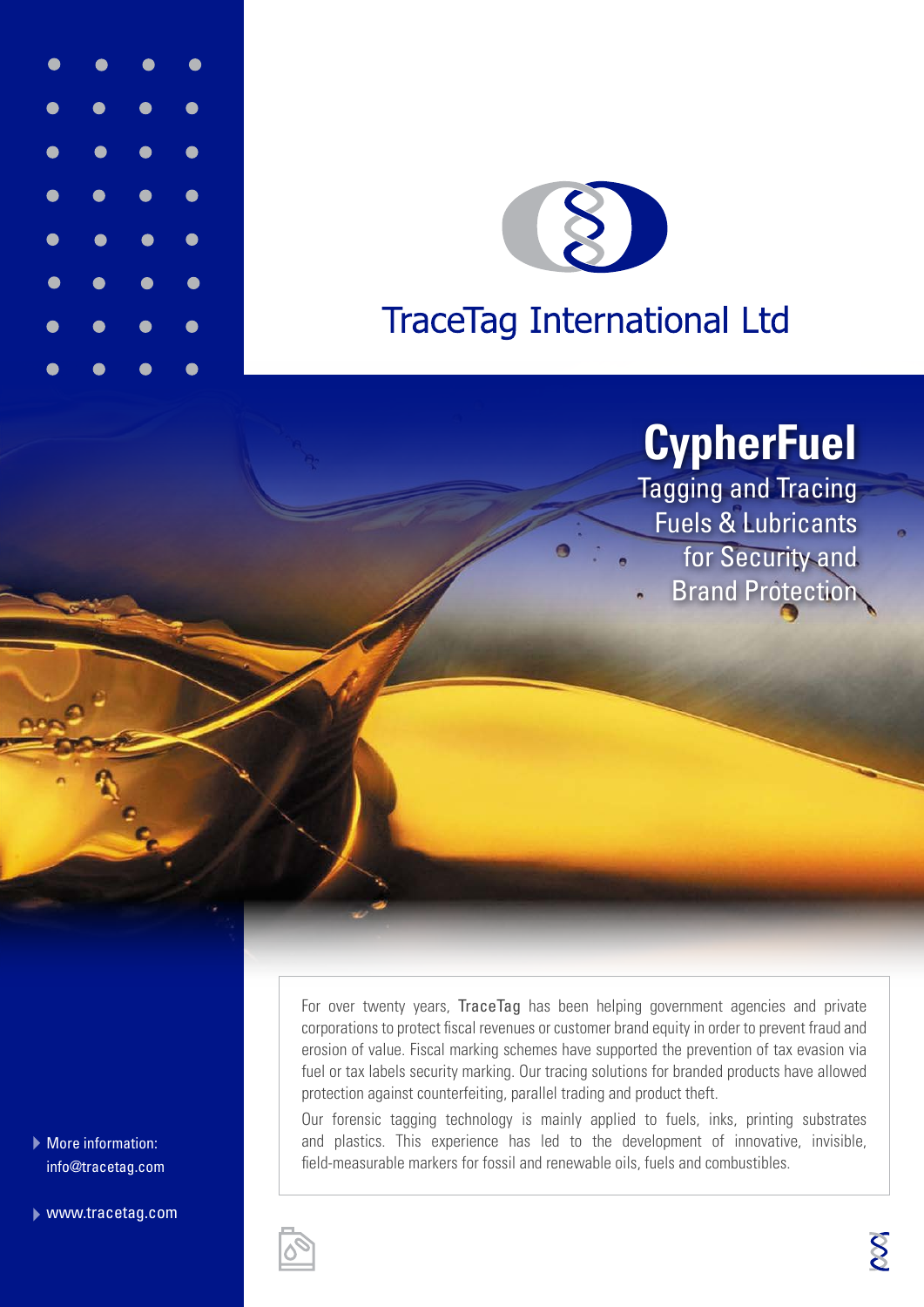

## **1** CHARACTERISTICS

**CypherFuel** is a secure cost competitive, fuel and oil security marking solution. It is a unique fuel and lubricant tagging technology, combining a luminescent "flag", that can be detected and measured anywhere along the supply chain, and a biochemical forensic synthetic DNA tracer. The DNA technology allows the production of many unique codes, which can be specific to each customer or each targeted supply chain.



Integrity of the tagged fuel or lubricant can be checked in the field using a dedicated portable device. When fraud is detected or suspected, synthetic DNA detection, using qPCR technology, will allow definitive and unequivocal proof of origin or source and hence be instrumental in the presentation of evidence to courts of law.

**CypherFuel** does not alter colour, odour or properties of fuels and lubricants. **CypherFuel** can be manually or automatically injected into oils and lubricants.

## **2** ADVANTAGES

- is specific for each customer
- is a two-level integrated tracer
- is invisible
- is stable
- is easy to measure with a quantitative result obtained in a few minutes
- uses two different analytical techniques
- reverse engineering of the solution is virtually impossible and cost prohibitive
- is compatible with colour dyes frequently used in the fuels and lubricants industry
- is new on the market and available now

## **3** DETECTION AND MEASUREMENT

The luminescent tracer (the Flag) is measured in the field using a specific dedicated portable device. The lid panel contains a mounted PC computer, with a power switch.







www.tracetag.com

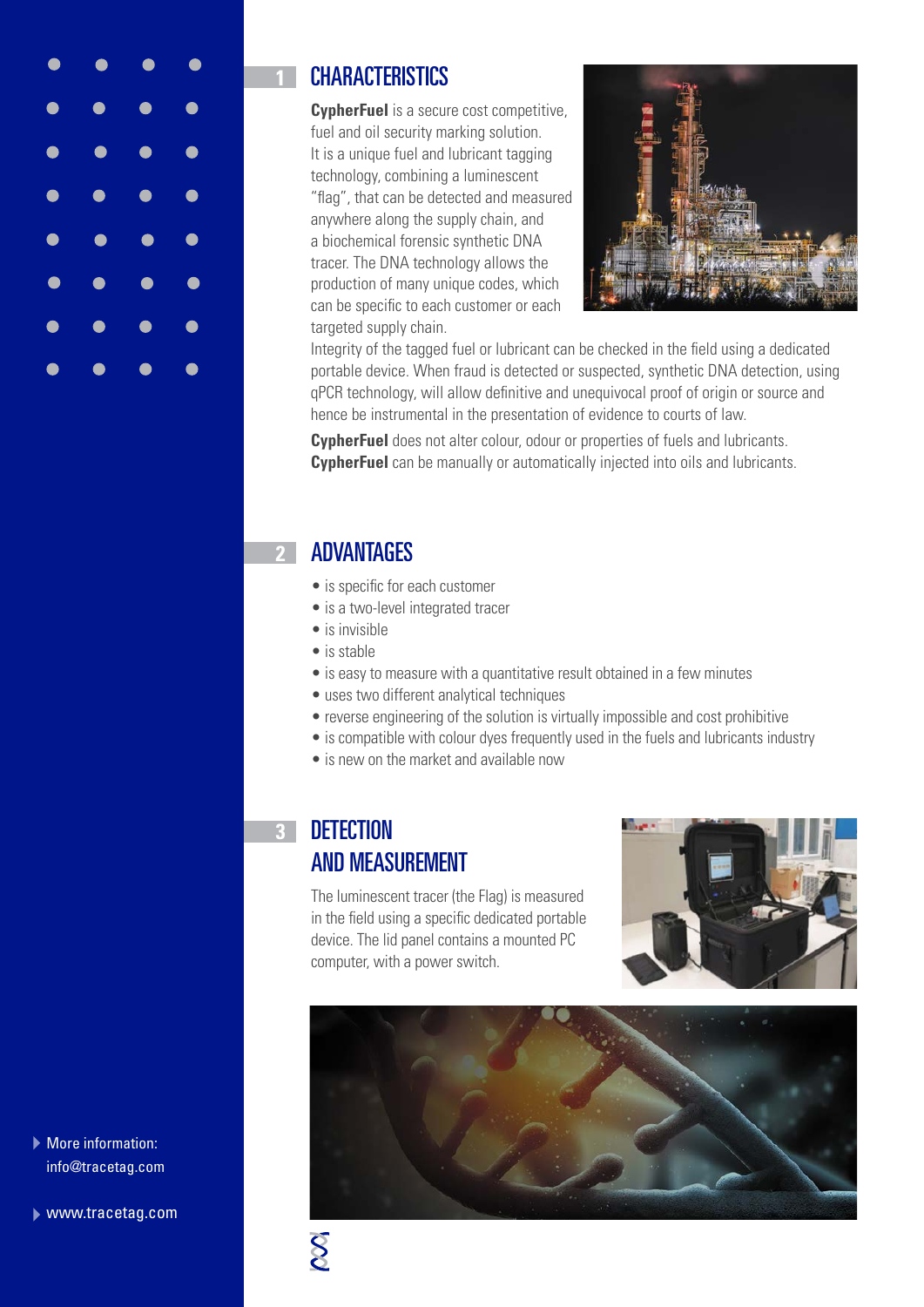

All measurements can be performed by technical staff after a few hours of training. Results are obtained in few minutes.

The DNA tracer is measured using qPCR equipment. DNA tracers are designed to ensure that they can be easily amplified through the polymerase chain reaction (PCR) process. The amplification process allows very low concentrations of tracer to be detected with absolute specificity. Only the client can detect and analyze the added tracers.



#### **4** DOSING

**CypherFuel** is an efficient tagging solution for:

- Gasoline, diesel, kerosene …
- Emerging green fuels (FAME, BTL, GTL ...)
- Engine oils and lubricants

Recommended **CypherFuel** dosage, 0.5 to 1000 ppm depending on:

- Oil product to be marked
- Volume to be marked
- Manual or automated injection

#### **5** INDUSTRIAL APPLICATIONS

- All branded automotive fuels Axle Oils
- 
- 
- Gearbox oils
- 
- Base oils Lubricating greases
- Motor oils Metal processing fluids









 $\infty$ 



More information:  $\blacktriangleleft$ info@tracetag.com

www.tracetag.com <